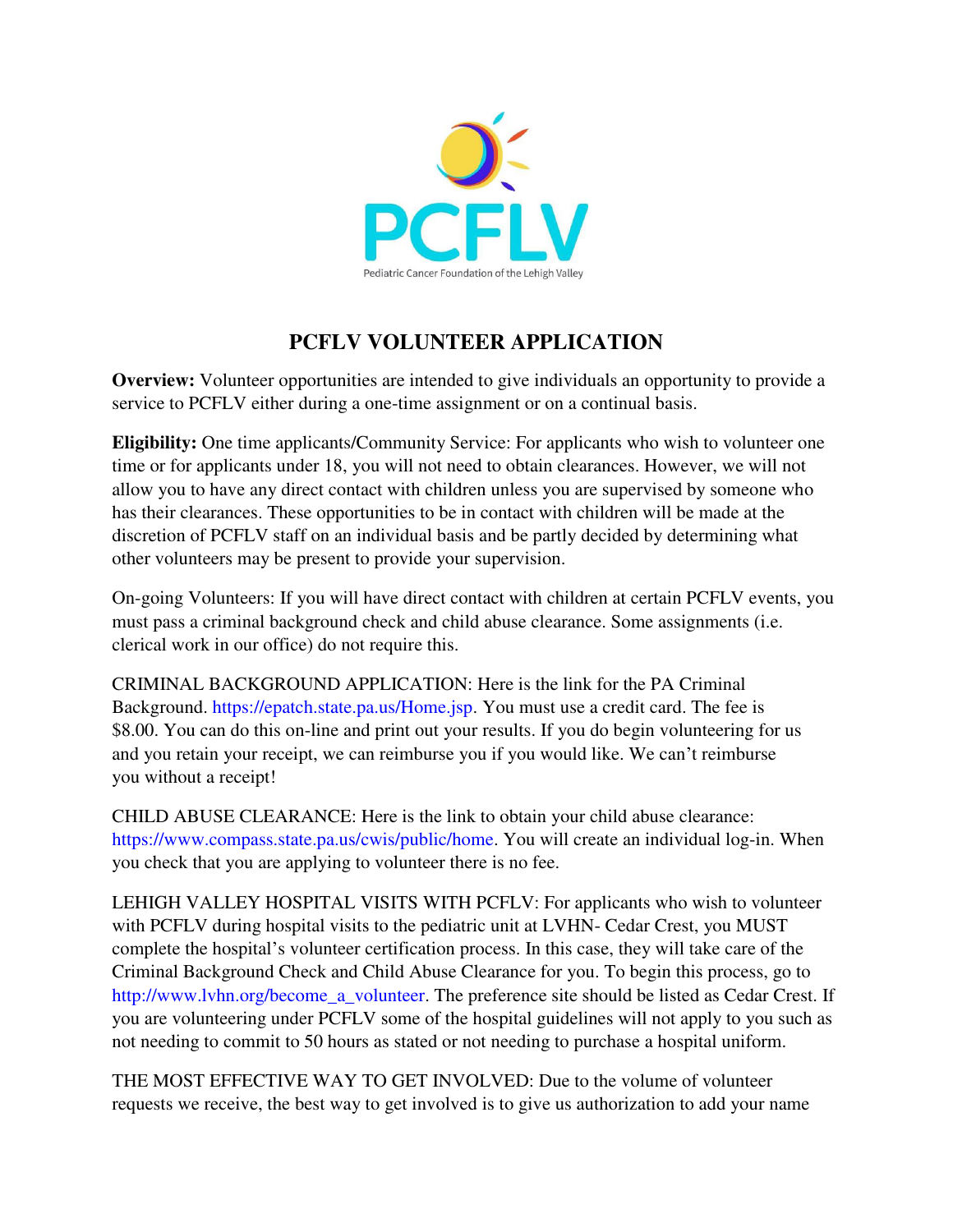to our group emails that get send out (through Constant Contact) when there is a volunteer need or general support need. If you email Michelle@pcflv.org we will get you added immediately, with your permission.

We also announce most of our needs on Facebook our page, "Pediatric Cancer Foundation of the Lehigh Valley". Additionally, please search for the "Friends of PCFLV" group and ask to join. If you still want to complete the attached application on this website, we will follow up with you after we receive your application. Again, we ask highly encourage that you be involved in our volunteer opportunities through social media due to the volume of volunteer requests we receive. We apologize but it is difficult to personally discuss all the events and opportunities we offer with each potential inquiry. Thank you for your understanding.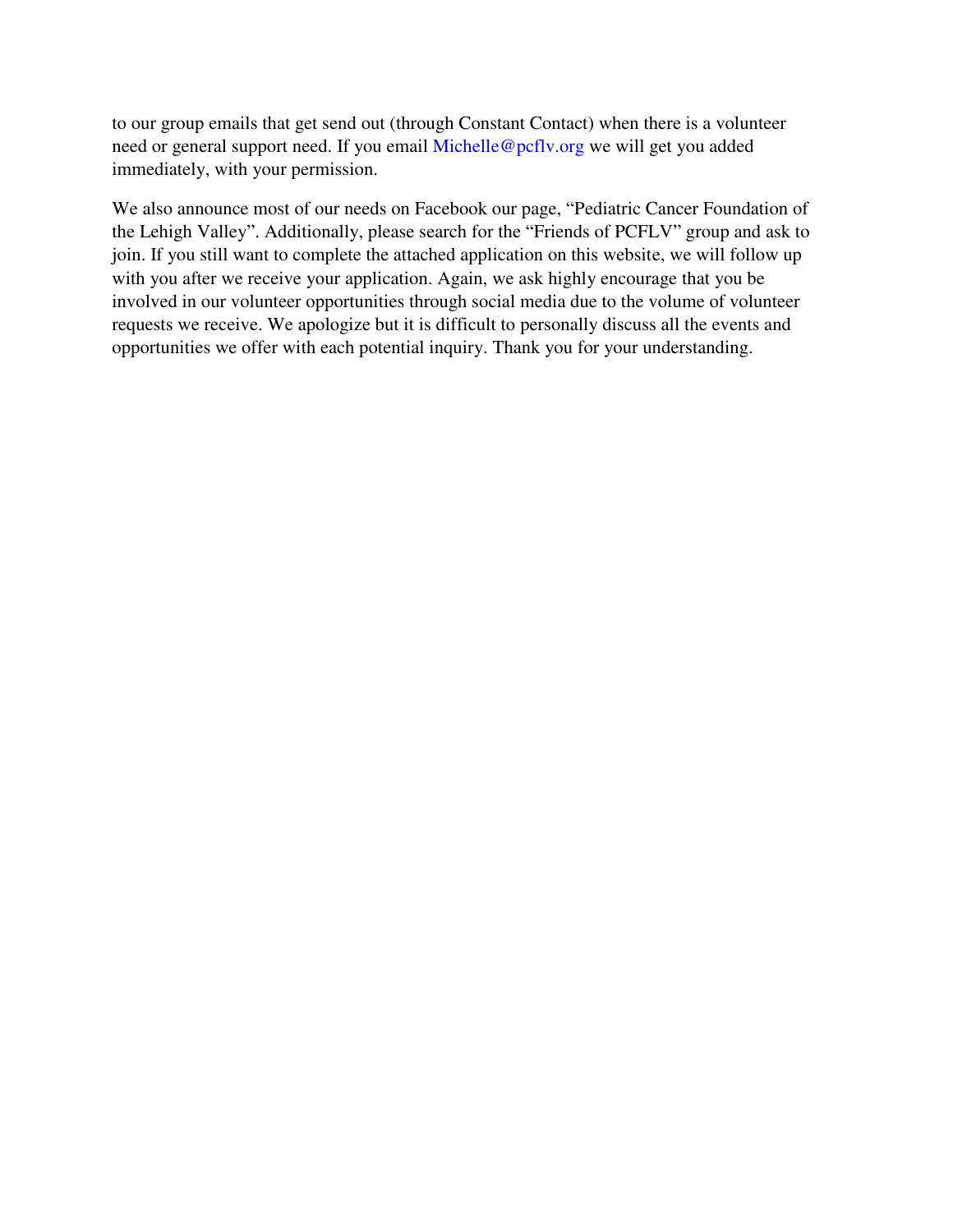

**If you wish to complete a written application please email or mail this form to: Michelle Zenie, PCFLV Executive Director 25 W. Third St. Bethlehem, PA 18015, Michelle@pcflv.org** 

| Today's<br>Date:                                                                                                                                                                                                                        |                                                                                   |
|-----------------------------------------------------------------------------------------------------------------------------------------------------------------------------------------------------------------------------------------|-----------------------------------------------------------------------------------|
|                                                                                                                                                                                                                                         |                                                                                   |
| First Name                                                                                                                                                                                                                              |                                                                                   |
| Date of Birth<br>$\frac{1}{\sqrt{2}}$                                                                                                                                                                                                   |                                                                                   |
| Email<br>Address and the contract of the contract of the contract of the contract of the contract of the contract of the contract of the contract of the contract of the contract of the contract of the contract of the contract of th |                                                                                   |
| requests:                                                                                                                                                                                                                               | Do you give PCFLV permission to add you to email lists for general/volunteer help |
| Home                                                                                                                                                                                                                                    |                                                                                   |
|                                                                                                                                                                                                                                         | (Street)                                                                          |
| $(City)$ (State) $(Zip)$                                                                                                                                                                                                                |                                                                                   |
|                                                                                                                                                                                                                                         |                                                                                   |
| <b>Emergency Contact Name and</b>                                                                                                                                                                                                       |                                                                                   |

Is Your Volunteer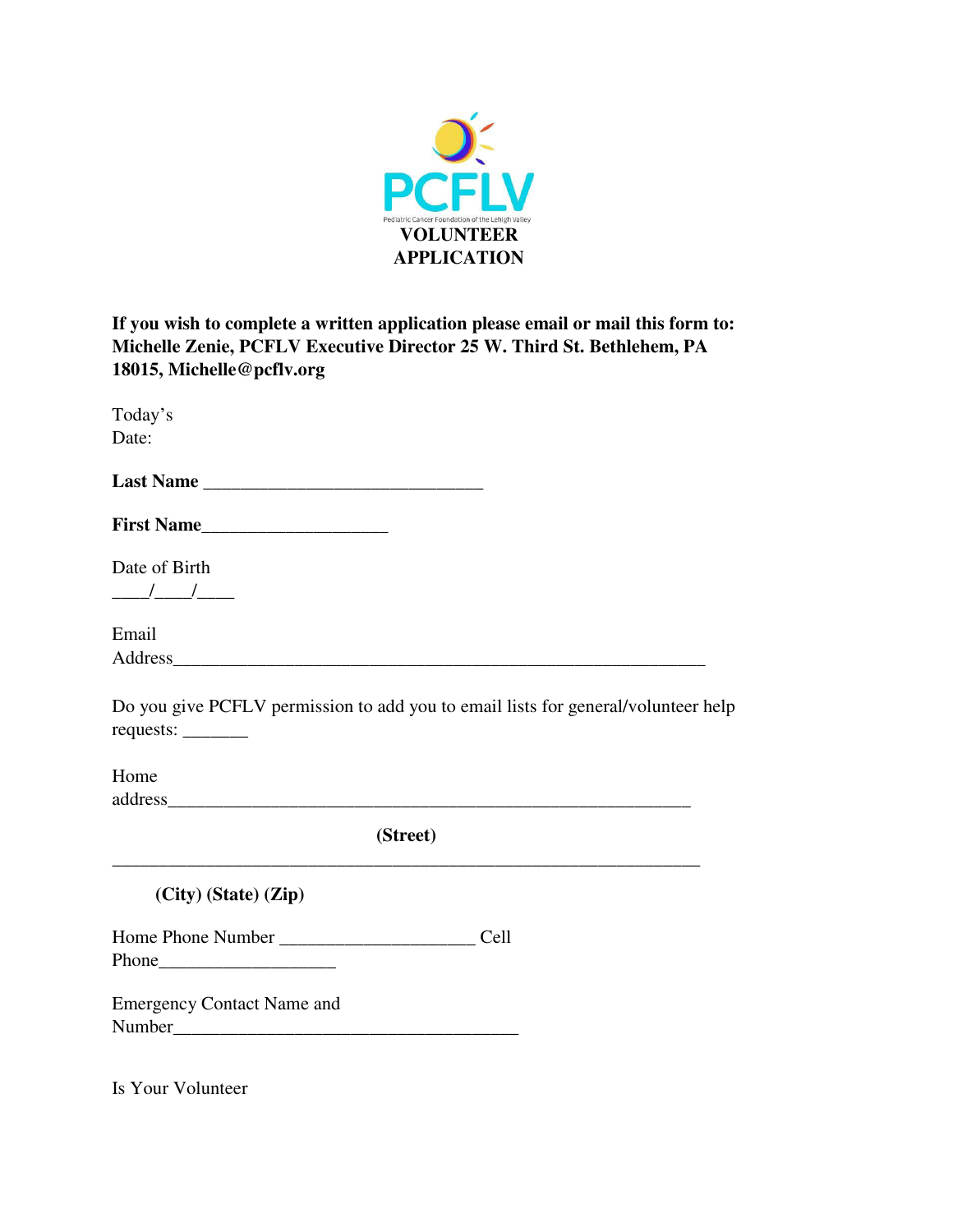Interest: Ongoing\_\_\_\_\_\_ One time For community service\_\_\_\_\_\_

Please describe your interest in volunteering for PCFLV:

Do you have any special skills, needs, or requests that you bring to your volunteer experience?\_\_\_\_\_\_\_\_\_\_\_\_\_\_\_\_\_\_\_\_\_\_\_\_\_\_\_\_\_\_\_\_\_\_\_\_\_\_\_\_\_\_\_\_\_\_\_\_\_\_\_\_\_\_\_\_\_\_

The following is a list of volunteer opportunities common to PCFLV. Please place a check mark next to all of those that interest you.

\_\_\_\_\_\_\_\_\_\_\_\_\_\_\_\_\_\_\_\_\_\_\_\_\_\_\_\_\_\_\_\_\_\_\_\_\_\_\_\_\_\_\_\_\_\_\_\_\_\_\_\_\_\_\_\_\_\_\_\_\_\_\_\_\_\_\_\_\_\_\_\_\_

\_\_\_\_\_\_\_\_\_\_\_\_\_\_\_\_\_\_\_\_\_\_\_\_\_\_\_\_\_\_\_\_\_\_\_\_\_\_\_\_\_\_\_\_\_\_\_\_\_\_\_\_\_\_\_\_\_\_\_\_\_\_\_\_\_\_\_\_\_\_\_\_\_

\_\_\_ LVHN inpatient visits\* (additionally requires hospital certification)

\_\_\_ Community outreach (representing PCFLV at community functions)

\_\_\_ Organize a fundraiser

\_\_\_ Solicit donations from local businesses

\_\_\_ Media outreach (Press Releases, Contact local newspapers, etc.)

\_\_\_ In-office clerical work

\_\_\_ Participation in annual programming events for children and families (Big Top Carnival, family outings in the community. PCFLV parents are with children).

\_\_\_ Participation in monthly programs for children and families\* (Art soup, child care for parent date nights. PCFLV children are not with their parents.)

\_\_\_ Participation in large annual fundraising events (Run to LIVE, Golf Tournament, Gala)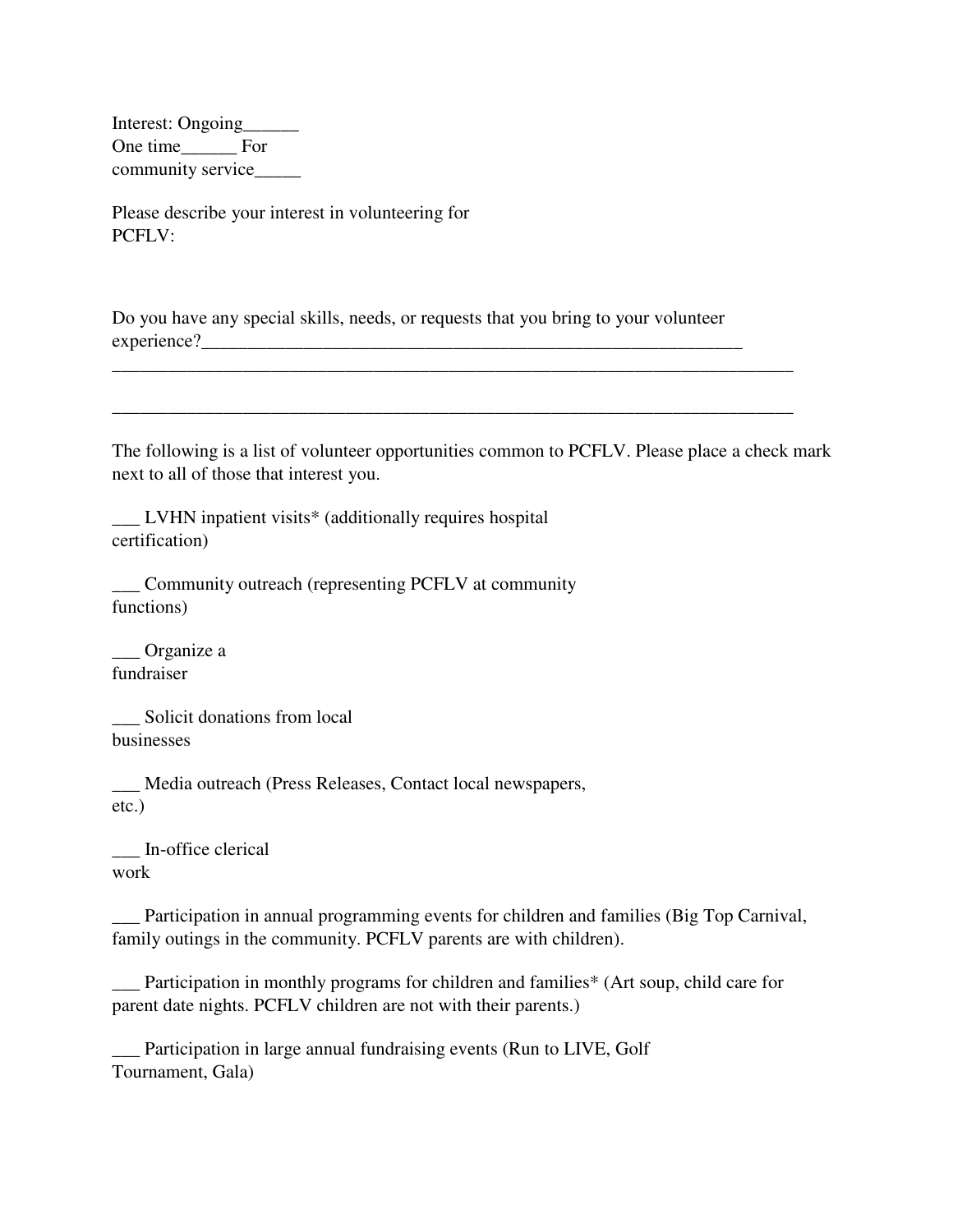\_\_\_ Participation in Camp SMILE (our annual 5-day summer day camp)\*

\_\_\_ Coordinating sales of PCFLV merchandise

\_\_\_ Participation in Spread the Gold/Awareness committee from May to September

 $\equiv$  Family respite - visiting with inpatient children to give parents a break\* (requires additional hospital certification)

I would be willing to head or chair a committee for one of the above volunteer categories. Which one?

> \*Requires Criminal Background Check and Child Abuse Clearance

## **Emergency Information**

\_\_\_\_\_\_\_\_\_\_\_\_\_\_\_\_\_\_\_\_\_\_\_\_\_\_\_\_\_\_\_\_\_\_\_\_\_\_\_\_\_\_\_\_\_\_\_\_\_\_\_\_\_\_\_

\_\_\_\_\_\_\_\_\_\_\_\_\_\_\_\_\_\_\_\_\_\_\_\_\_\_\_\_\_\_\_\_\_\_\_\_\_\_\_\_\_\_\_\_\_\_\_\_\_\_\_\_\_\_\_\_\_

Family Physician: \_\_\_\_\_\_\_\_\_\_\_\_\_\_\_\_\_\_\_\_\_\_\_\_\_\_\_\_\_\_\_ Phone:

List any medications:

List of any allergies:

**Other** comments:

 $\overline{\phantom{a}}$   $\overline{\phantom{a}}$ 

Name of Medical Insurance Carrier/Policy #:

Phone:

\_\_\_\_\_\_\_\_\_\_\_\_\_\_\_\_\_\_\_\_\_

## **Consent to Participate**

I hereby request/grant permission for myself/ my child to participate in the PCFLV Volunteer Program. I specifically authorize the following: \_\_\_\_ Publicity activities, including interviews, photos, and videotaping. Use of myself/ my child's name and image in print and/or online.

\_\_\_\_ Contact and summon any and all necessary emergency attendants, including but not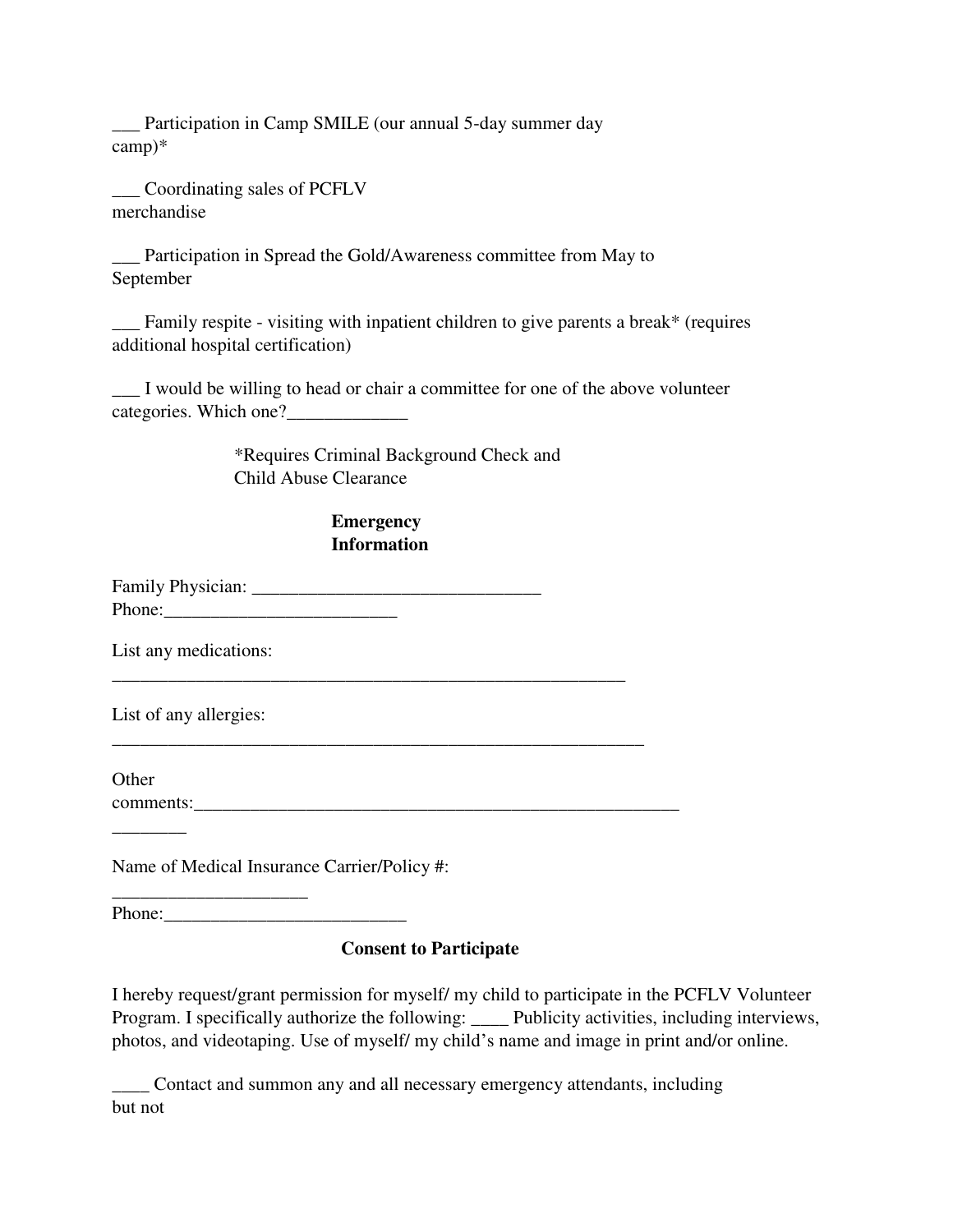limited to medical, dental, and surgical, that may be necessary for myself/my child during any volunteer assignments.

I release PCFLV and its subsidiaries, their respective employees, representatives and agents and any individuals involved from any liability associated with my or my child's participation in this program.

Signature of Volunteer Date

Signature of Parent Date (If volunteer is under 18)

\_\_\_\_\_\_\_\_\_\_\_\_\_\_\_\_\_\_\_\_\_\_\_\_\_\_\_ \_\_\_\_\_\_\_\_\_\_\_\_\_\_\_\_\_\_\_

\_\_\_\_\_\_\_\_\_\_\_\_\_\_\_\_\_\_\_\_\_\_\_\_\_\_\_ \_\_\_\_\_\_\_\_\_\_\_\_\_\_\_\_\_\_\_

**Acknowledgment of Confidentiality** I understand that as a volunteer of PCFLV (along with its components and subsidiaries), the performance of my volunteer duties may require me to access or become aware of the following confidential information:

• Names of children and families affected by pediatric cancer

• Personal information about these families

• Business information relating to PCFLV

I understand that approval to access and use this information in verbal, written, or electronic (stored in a computer) form is a privilege. I also understand that access to information is granted to me based on business or clinical "need to know" standards and the responsibilities of my volunteer duties with PCFLV. I understand that I may not seek information that is not required to do my volunteer duties. I also understand that I may share information only when necessary to do my volunteer duties. I agree to store and dispose of information which I use in a way that ensures continued security and confidentiality for PCFLV families. I understand that the methods I use to get information may only be used in the performance of my volunteer duties. If I required special authorization to access computer-based information, I understand that my computer sign-on information may only be used by me. I also understand that I may not give my sign-on information to anyone, and that this information is the same as my written signature. I accept full responsibility for any use of my sign-on information. I declare that I have read and understand this acknowledgment. I have had an opportunity to ask questions and have them answered. I recognize that giving confidentiality information at any time during or after my volunteering or affiliation with PCFLV may cause irreparable damage to PCFLV, the children, and families. Accordingly, PCFLV or the owner of such information may seek legal remedies against me, such as fines, criminal penalties, suspension or termination of volunteering.